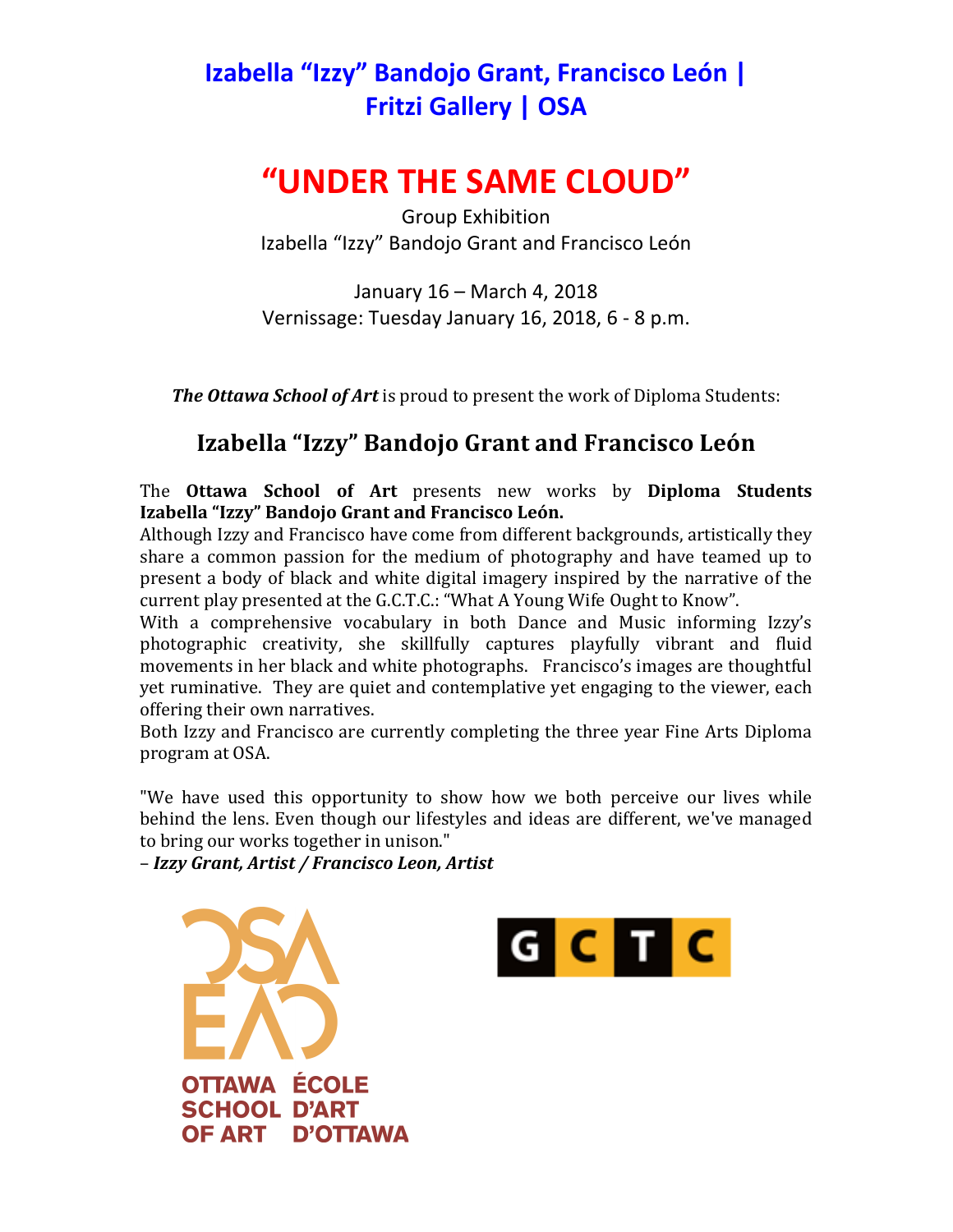# **"UNDER THE SAME CLOUD"**

**Group Exhibition** Izabella "Izzy" Bandojo Grant and Francisco León

#### *Izabella "Izzy" Bandojo Grant*

#### **Artist Biography:**

Izabella "Izzy" Bandojo Grant is a Philippine/Canadian dancer, painter and photographer based in Ottawa. Since her early childhood, Izabella has been exposed to the world of art. Dancing since the age of three, she has trained in classical styles from classical Tap, Jazz and Musical Theatre to street styles such as Waacking and the New York Hustle. Izabella also got introduced to music at a young age. At nine years of age until her early teens, Izabella played multiple instruments such as the violin, trombone, clarinet and drums and participated in multiple school bands. Because of her background, it only seemed natural for Izabella to go the artistic route. Photography and painting was always something Izabella admired but didn't pursue until later 2015. While at school, Izabella has found her identity, style and constant inspiration to explore new mediums. Through her paintings and photos, Izabella uses unique movements, choice of colors and vibrancy to portray her personality, creativity, energy and unique outlook on the world around her. Since early 2016, Izabella has had her work published three issues of PACE Magazine, an independent artist Ottawa based magazine. With her knowledge and exposure to multiple mediums, Izabella likes to mix her different mediums, giving her constant inspiration. Izabella currently studies Fine Arts at the Ottawa School of Art and is a program leader for the City of Ottawa, working with children and youth in low income communities. She uses her passion for the arts and the community to help inspire children and youth to use art as an expressive, positive outlet.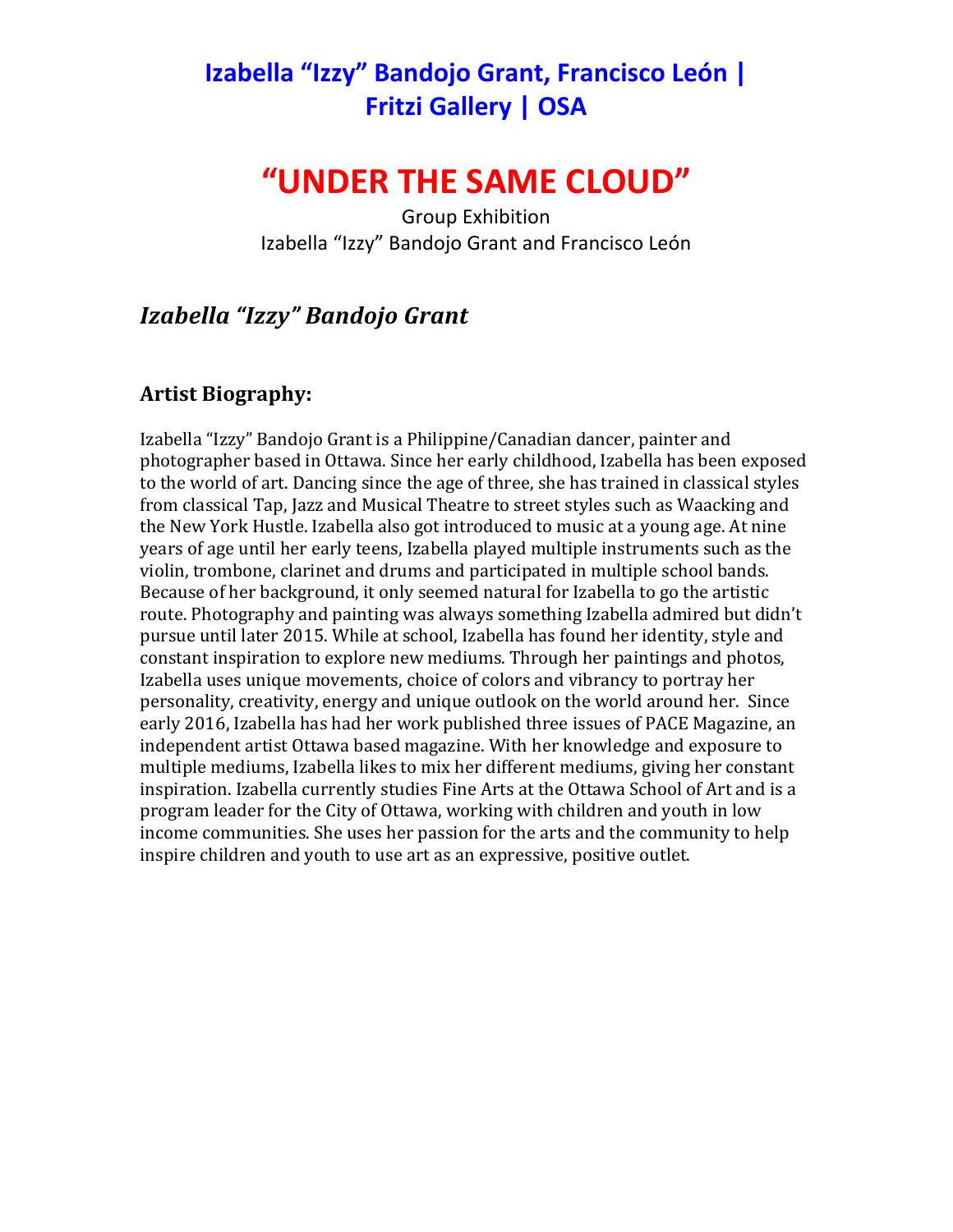# **"UNDER THE SAME CLOUD"**

**Group Exhibition** Izabella "Izzy" Bandojo Grant and Francisco León

### *Izabella "Izzy" Bandojo Grant*

#### **Artist Statement:**

Welcome to how I see the world and let me take you through Ottawa, of its people and its movement. Through this series of work, I take a stroll through Downtown/Centertown Ottawa, highlighting the busyness and liveliness of the busy bodies, moving cars and energy in an evening setting, guided by the bright lights that help illuminate the beautiful locations. While capturing the Downtown Ottawa nightlife, I had Ottawa dancers of different genres accompany and aid me by adding their dance style, flavour, fashion and unique flow to complement the shift of the city. 

Ever since my early childhood, I had always been fascinated by dance; how one connects with music, their environment, creativity and their soul. Different dance styles and music tap into different parts of a person, bringing out a different personality every time. Dance is so personal and unique to an individual; no one can copy or mimic their movement. I thought it was only natural to create a series on a subject I feel so strongly about. It only occurred to me later in life to mix both of my worlds to create something so meaningful to me. To help compliment the creative movement of dance, I wanted to play with the power and movement of street lights in a dark, evening setting, really focusing on the dancer's flow. With my work in black and white, it gives off power as well as natural subtlety paired with the flow of the dancers, movement and vibrancy of the lights.

Here is the world through my eyes.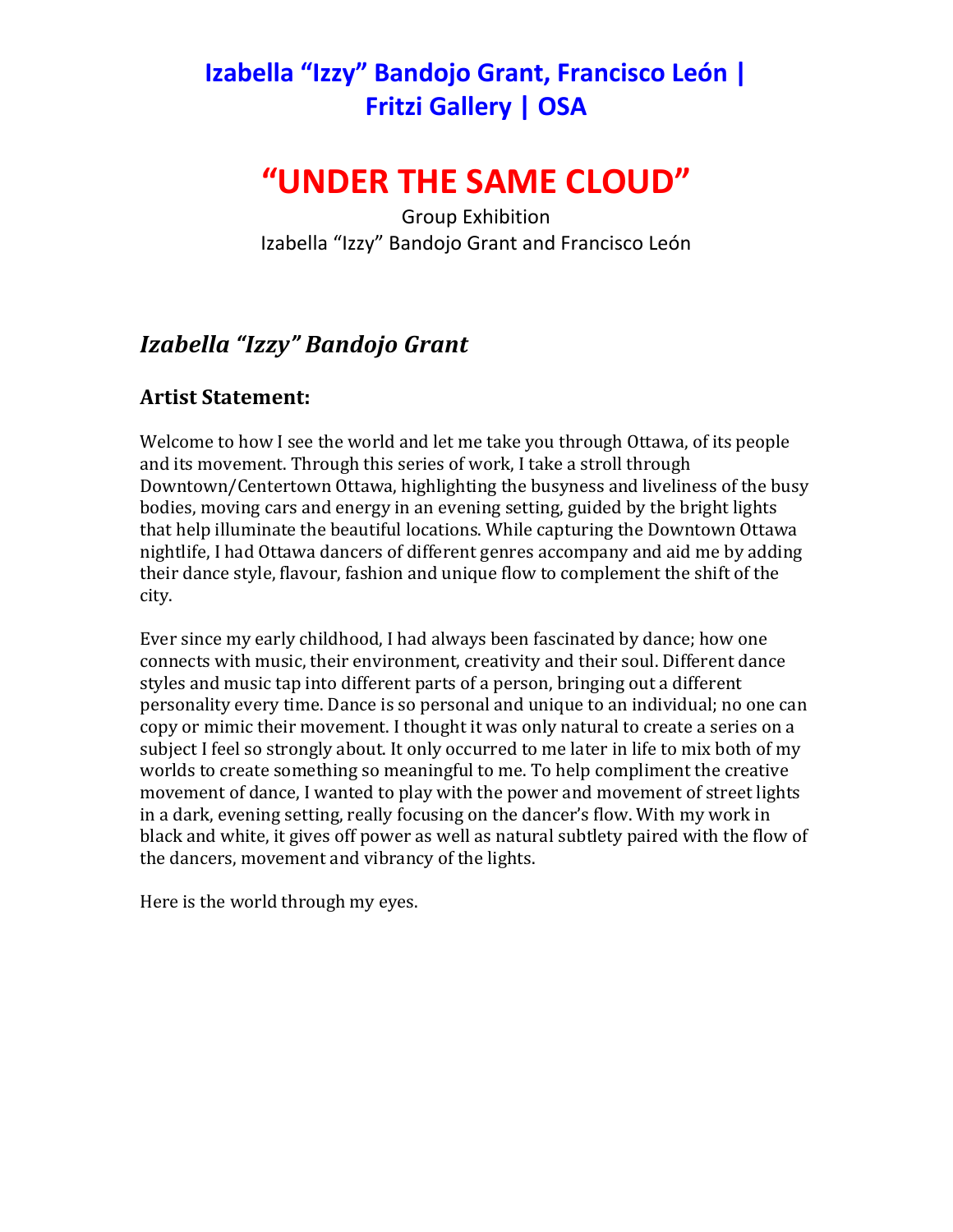# **"UNDER THE SAME CLOUD"**

**Group Exhibition** Izabella "Izzy" Bandojo Grant and Francisco León

### *Izabella "Izzy" Bandojo Grant*

#### **Curriculum Vitae:**

- 2015 Present: Fine Arts Diploma program, Ottawa School of Art
- 2017: work published in PACE Magazine Issue 2, Issue 3 and Issue 4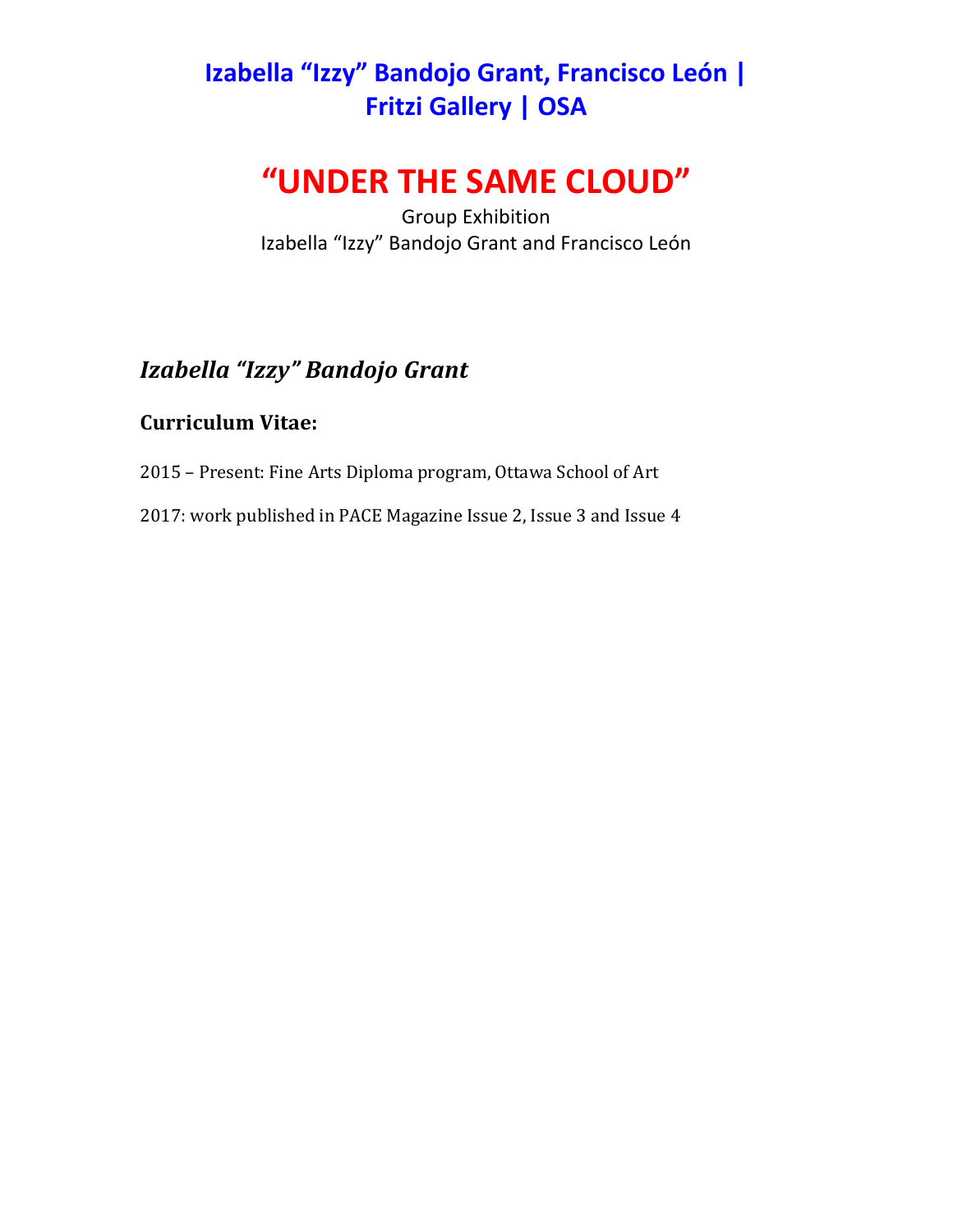# **"UNDER THE SAME CLOUD"**

**Group Exhibition** Izabella "Izzy" Bandojo Grant and Francisco León

### *Francisco León*

#### **Artist Biography:**

I was born and raised in the city of Bogotá, the capital of Colombia. There I was always surrounded by different kinds of artists, such as musicians, painters, and even writers, who awoke in me the interest to communicate my ideas not only verbally, but also through more creative medias.

In my ninth grade of high school, I considered that, the skills my classmates noticed in me should be better trained in order that I may take advantage of them. That's why I decided to take courses in drawing and art in general. And before graduating, I made the decision to study graphic design.

In 2004, I started studying graphic design at the Universitaria Los Libertadores, (The Liberators University), in Bogotá, Columbia. There I learned to use both analogous and digital tools, but the most important thing I learned was how to translate concepts into images.

In 2009, I successfully finished all my classes at the university and went to work in small advertising agencies, but in 2011 when I got my degree after presenting my thesis, I went to work for one of the biggest advertising agencies worldwide: Leo Burnett. 

While at Leo Burnett, I started working as a junior art director and was part of the creative team. I developed multiple campaigns for brands like: Carrefour and Cencosud. Over time I was promoted to be a senior art director and my responsibilities were focused on other types of accounts such as: Diageo, Directv, Cusezar and Toyota.

In 2014, I made the decision to come to Canada with the intention of learning English, but after seven months living in Ottawa, I realized that this is a beautiful country and without thinking more than twice. I decided to study the fine arts program at the Ottawa School of Art, (OSA), where I am currently finishing the third year.